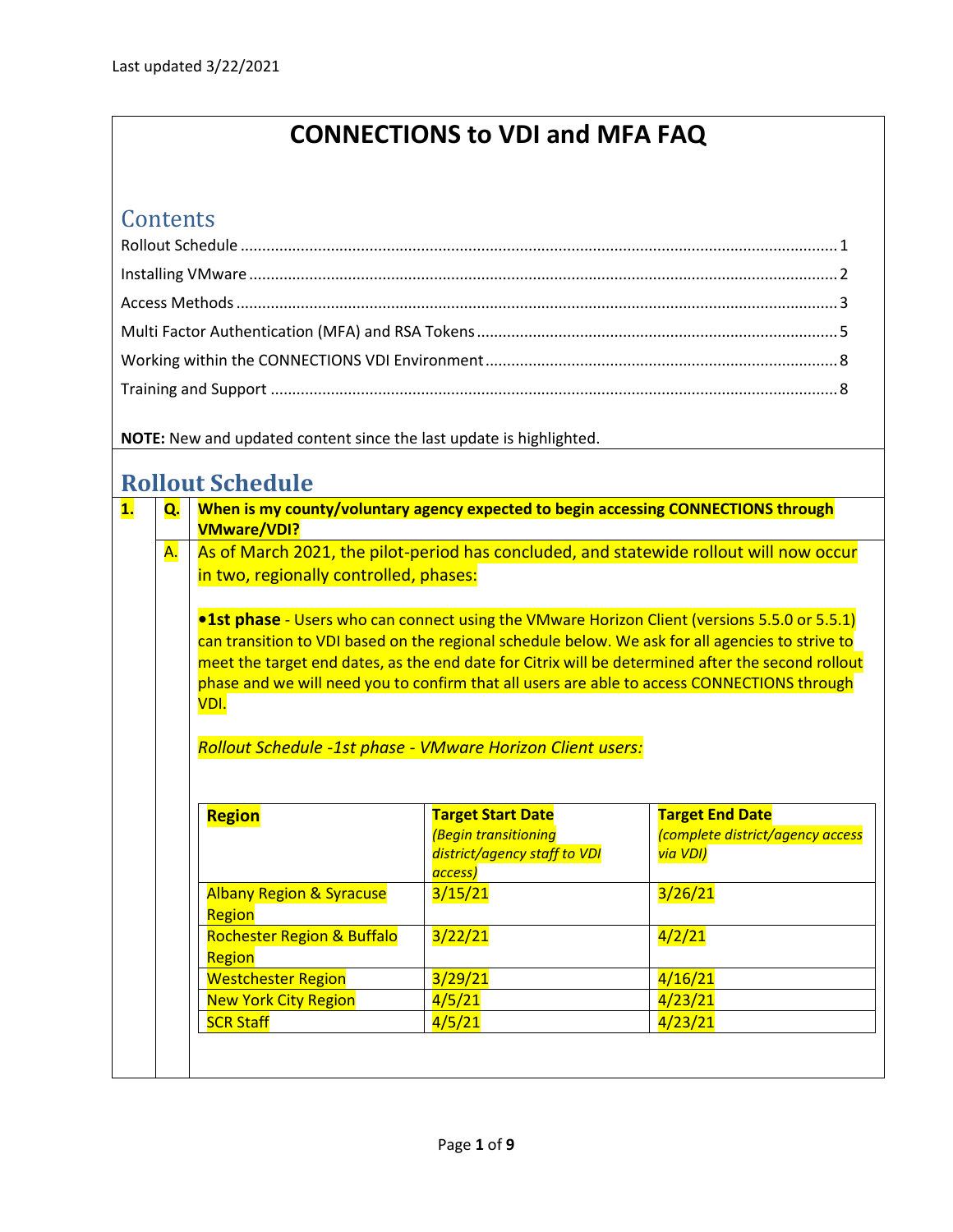<span id="page-1-0"></span>

| . 2nd phase - Users who cannot use the VMware client due to having a local VDI desktop or thin<br>client, and who are unable to toggle between two VDI sessions, must access CONNECTIONS<br>through the VDI URL access method. Users accessing via URL will need to use Integrated Printing<br>functionality to print (guideline now available on the CONNECTIONS website). There are<br>currently known copy/paste issues via URL access that are being actively worked on. The<br>second phase rollout dates will be determined once a resolution to the copy/paste issue has<br>been tested and confirmed.<br>All counties and VAs are being tracked for 1st phase or 2nd phase of this rollout (or hybrid, if you<br>have staff on both methods). Your implementation team lead will have contacted you for this<br>information. If you have not provided it yet, please do so as soon as possible!<br>The rollout schedule is based on region, but my voluntary agency has sites in more than one<br>2.<br>Q. |  |
|--------------------------------------------------------------------------------------------------------------------------------------------------------------------------------------------------------------------------------------------------------------------------------------------------------------------------------------------------------------------------------------------------------------------------------------------------------------------------------------------------------------------------------------------------------------------------------------------------------------------------------------------------------------------------------------------------------------------------------------------------------------------------------------------------------------------------------------------------------------------------------------------------------------------------------------------------------------------------------------------------------------------|--|
|                                                                                                                                                                                                                                                                                                                                                                                                                                                                                                                                                                                                                                                                                                                                                                                                                                                                                                                                                                                                                    |  |
|                                                                                                                                                                                                                                                                                                                                                                                                                                                                                                                                                                                                                                                                                                                                                                                                                                                                                                                                                                                                                    |  |
|                                                                                                                                                                                                                                                                                                                                                                                                                                                                                                                                                                                                                                                                                                                                                                                                                                                                                                                                                                                                                    |  |
|                                                                                                                                                                                                                                                                                                                                                                                                                                                                                                                                                                                                                                                                                                                                                                                                                                                                                                                                                                                                                    |  |
|                                                                                                                                                                                                                                                                                                                                                                                                                                                                                                                                                                                                                                                                                                                                                                                                                                                                                                                                                                                                                    |  |
|                                                                                                                                                                                                                                                                                                                                                                                                                                                                                                                                                                                                                                                                                                                                                                                                                                                                                                                                                                                                                    |  |
|                                                                                                                                                                                                                                                                                                                                                                                                                                                                                                                                                                                                                                                                                                                                                                                                                                                                                                                                                                                                                    |  |
|                                                                                                                                                                                                                                                                                                                                                                                                                                                                                                                                                                                                                                                                                                                                                                                                                                                                                                                                                                                                                    |  |
|                                                                                                                                                                                                                                                                                                                                                                                                                                                                                                                                                                                                                                                                                                                                                                                                                                                                                                                                                                                                                    |  |
|                                                                                                                                                                                                                                                                                                                                                                                                                                                                                                                                                                                                                                                                                                                                                                                                                                                                                                                                                                                                                    |  |
|                                                                                                                                                                                                                                                                                                                                                                                                                                                                                                                                                                                                                                                                                                                                                                                                                                                                                                                                                                                                                    |  |
|                                                                                                                                                                                                                                                                                                                                                                                                                                                                                                                                                                                                                                                                                                                                                                                                                                                                                                                                                                                                                    |  |
| region. When should we begin accessing CONNECTIONS through VMware/VDI?                                                                                                                                                                                                                                                                                                                                                                                                                                                                                                                                                                                                                                                                                                                                                                                                                                                                                                                                             |  |
| Voluntary agencies with multiple sites were asked by their implementation specialists if they<br>А.                                                                                                                                                                                                                                                                                                                                                                                                                                                                                                                                                                                                                                                                                                                                                                                                                                                                                                                |  |
| wanted to move all sites with the region of the administering agency (all at once), or with the                                                                                                                                                                                                                                                                                                                                                                                                                                                                                                                                                                                                                                                                                                                                                                                                                                                                                                                    |  |
| region of each individual site, based on their Lan Admin support model. If no response was                                                                                                                                                                                                                                                                                                                                                                                                                                                                                                                                                                                                                                                                                                                                                                                                                                                                                                                         |  |
| received, your implementation specialist will make the determination and will provide guidance                                                                                                                                                                                                                                                                                                                                                                                                                                                                                                                                                                                                                                                                                                                                                                                                                                                                                                                     |  |
| at the appropriate time.                                                                                                                                                                                                                                                                                                                                                                                                                                                                                                                                                                                                                                                                                                                                                                                                                                                                                                                                                                                           |  |
| Keep in mind that users do not need to be "turned on" for VDI access, so the site codes don't                                                                                                                                                                                                                                                                                                                                                                                                                                                                                                                                                                                                                                                                                                                                                                                                                                                                                                                      |  |
| matter for this rollout. The key for when users switch over to VDI access will be based on when                                                                                                                                                                                                                                                                                                                                                                                                                                                                                                                                                                                                                                                                                                                                                                                                                                                                                                                    |  |
| they get the CONNECTIONS server URL to connect to.                                                                                                                                                                                                                                                                                                                                                                                                                                                                                                                                                                                                                                                                                                                                                                                                                                                                                                                                                                 |  |
|                                                                                                                                                                                                                                                                                                                                                                                                                                                                                                                                                                                                                                                                                                                                                                                                                                                                                                                                                                                                                    |  |
| <b>Installing VMware</b>                                                                                                                                                                                                                                                                                                                                                                                                                                                                                                                                                                                                                                                                                                                                                                                                                                                                                                                                                                                           |  |
| 3.<br>What are technical details for installing VMware?<br>Q.                                                                                                                                                                                                                                                                                                                                                                                                                                                                                                                                                                                                                                                                                                                                                                                                                                                                                                                                                      |  |
| A step-by-step guideline for installing and configuring VMware is available on the<br>А.                                                                                                                                                                                                                                                                                                                                                                                                                                                                                                                                                                                                                                                                                                                                                                                                                                                                                                                           |  |
| "CONNECTIONS Move to VMware and MFA" section of the CONNECTIONS website                                                                                                                                                                                                                                                                                                                                                                                                                                                                                                                                                                                                                                                                                                                                                                                                                                                                                                                                            |  |
| at https://ocfs.ny.gov/connect/imp/ (internet)                                                                                                                                                                                                                                                                                                                                                                                                                                                                                                                                                                                                                                                                                                                                                                                                                                                                                                                                                                     |  |
| or http://ocfs.state.nyenet/connect/imp/ (intranet).                                                                                                                                                                                                                                                                                                                                                                                                                                                                                                                                                                                                                                                                                                                                                                                                                                                                                                                                                               |  |
|                                                                                                                                                                                                                                                                                                                                                                                                                                                                                                                                                                                                                                                                                                                                                                                                                                                                                                                                                                                                                    |  |
| VMware is a free software that can be downloaded on any operating system and device. You                                                                                                                                                                                                                                                                                                                                                                                                                                                                                                                                                                                                                                                                                                                                                                                                                                                                                                                           |  |
| must have administrative rights to your machine to download it. If you are on the state network,                                                                                                                                                                                                                                                                                                                                                                                                                                                                                                                                                                                                                                                                                                                                                                                                                                                                                                                   |  |
| your PC may already have VMWare installed. The state has also pushed VMware to all OCFS                                                                                                                                                                                                                                                                                                                                                                                                                                                                                                                                                                                                                                                                                                                                                                                                                                                                                                                            |  |
| devices, beginning on 12/7.                                                                                                                                                                                                                                                                                                                                                                                                                                                                                                                                                                                                                                                                                                                                                                                                                                                                                                                                                                                        |  |
| 4.<br>What is the minimum supported version of the VMware Horizon Client?<br>Q.                                                                                                                                                                                                                                                                                                                                                                                                                                                                                                                                                                                                                                                                                                                                                                                                                                                                                                                                    |  |
| All versions of VMware up through version 5.5.1 are supported. Version 5.5.1 is the<br>А.                                                                                                                                                                                                                                                                                                                                                                                                                                                                                                                                                                                                                                                                                                                                                                                                                                                                                                                          |  |
| recommended version. Higher versions of VMware are not supported by ITS, and further, will                                                                                                                                                                                                                                                                                                                                                                                                                                                                                                                                                                                                                                                                                                                                                                                                                                                                                                                         |  |
| break critical functionality in CONNECTIONS, like the ability to print.                                                                                                                                                                                                                                                                                                                                                                                                                                                                                                                                                                                                                                                                                                                                                                                                                                                                                                                                            |  |
|                                                                                                                                                                                                                                                                                                                                                                                                                                                                                                                                                                                                                                                                                                                                                                                                                                                                                                                                                                                                                    |  |
|                                                                                                                                                                                                                                                                                                                                                                                                                                                                                                                                                                                                                                                                                                                                                                                                                                                                                                                                                                                                                    |  |
| 5.<br>What options do I have for installing VMware on my county or voluntary agency PCs?<br>Q.                                                                                                                                                                                                                                                                                                                                                                                                                                                                                                                                                                                                                                                                                                                                                                                                                                                                                                                     |  |
| The following options are available:<br>А.                                                                                                                                                                                                                                                                                                                                                                                                                                                                                                                                                                                                                                                                                                                                                                                                                                                                                                                                                                         |  |
|                                                                                                                                                                                                                                                                                                                                                                                                                                                                                                                                                                                                                                                                                                                                                                                                                                                                                                                                                                                                                    |  |
| <b>Manual Installation (Counties and VAs)</b>                                                                                                                                                                                                                                                                                                                                                                                                                                                                                                                                                                                                                                                                                                                                                                                                                                                                                                                                                                      |  |
| Guidelines for installing the VMware Horizon client (without CONNECTIONS server                                                                                                                                                                                                                                                                                                                                                                                                                                                                                                                                                                                                                                                                                                                                                                                                                                                                                                                                    |  |
| access), titled "ITS CTO-Installing and Configuring VMWare Horizon Client" has been                                                                                                                                                                                                                                                                                                                                                                                                                                                                                                                                                                                                                                                                                                                                                                                                                                                                                                                                |  |
| added to the 'CONNECTIONS move to VMWare and MFA' section of the CONNECTIONS<br>website at https://ocfs.ny.gov/connect/imp/ (internet)                                                                                                                                                                                                                                                                                                                                                                                                                                                                                                                                                                                                                                                                                                                                                                                                                                                                             |  |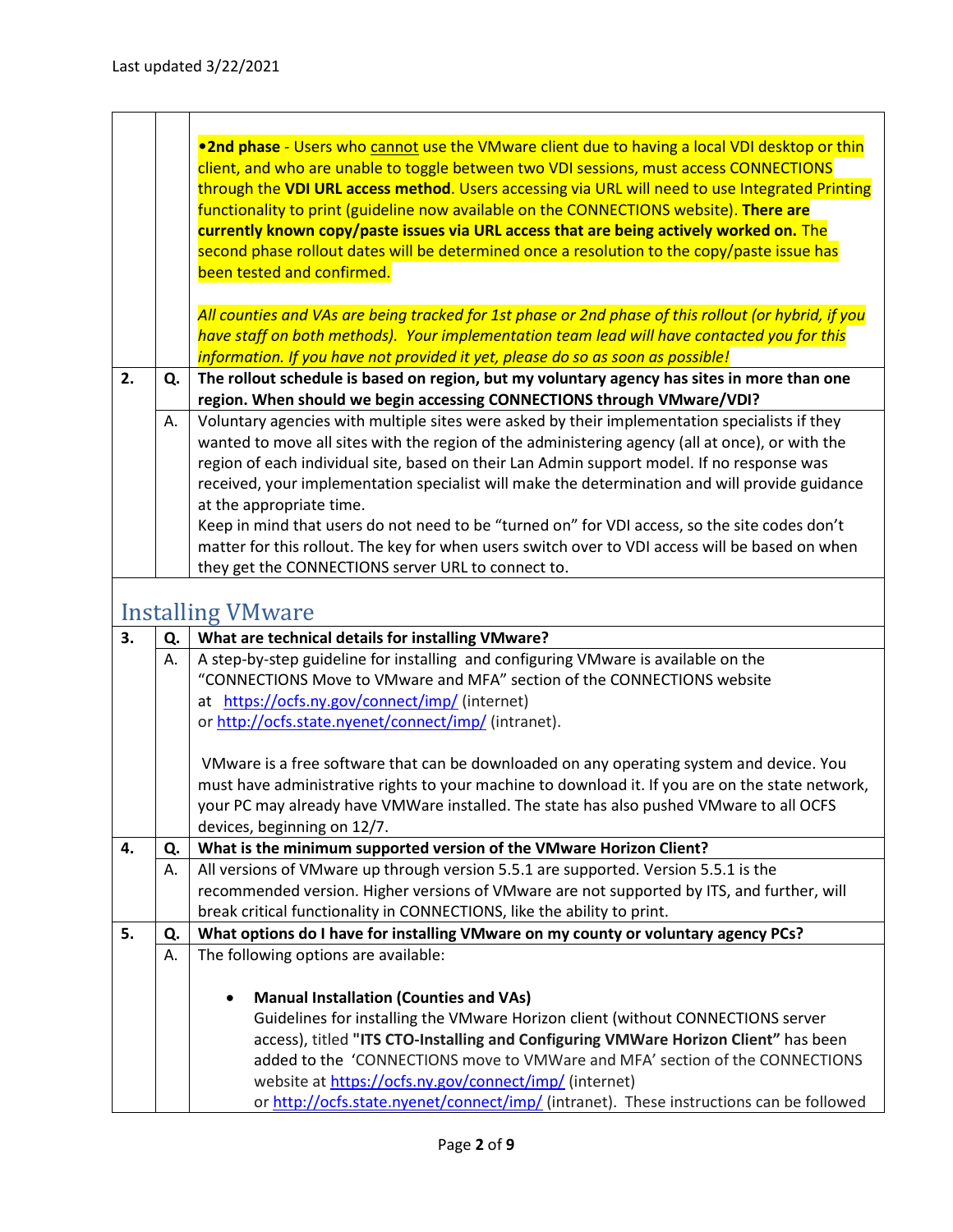for installation on work and personal/home computers/devices. The individual doing the installation must have administrative rights on the computer/device.

#### • **.BAT "batch" Installation (Counties and VAs)**

ITS can provide a .BAT script for Lan Admins to install the client unattended for staff. It can be used to install the client by copying the .BAT file and the .EXE to the appropriate PC and running it, and that will take care of completing the install without having to do anything else. If sites have the ability to push out the client to multiple machines at ones, they can utilize the .BAT to be run on each of their machines. The one thing to keep in mind with the .BAT is that whoever is using it will still need to download the install .EXE from the VMWare Horizon Site, as is depicted in the instructions (see #1 above). The way the .BAT is written, the install .EXE and the .BAT must be in the same directory for it to work. *Please note that while the ITS CONNECTIONS team has provided the .BAT file to assist in sites' push of the client to their machines, our team does not have the expertise to provide any additional assistance or troubleshooting. (We recommend that you network with each other as needed!)*

The .BAT script was sent to all Voluntary Agency Lan Admins on 1/12/21. Any counties that are interested in receiving the .BAT file should send an email to [connectionsi@ocfs.ny.gov](mailto:connectionsi@ocfs.ny.gov) with the subject "BAT file request."

#### • **VMware Client Push (County Network PCs Only)**

ITS can utilize the Microsoft System Center Configuration Manager (SCCM) to push and install the client to any machines they can hit on a county network, so the user will only have to configure the client with the appropriate server to connect to the CONNECTIONS VDI Server when their rollout begins. This option was successfully used for piloting Nassau county, and **can be requested by other counties.** County LAN admins should request that a SCCM VMware push be scheduled by sending an email to [connectionsi@ocfs.ny.gov](mailto:connectionsi@ocfs.ny.gov) with the subject "SCCM push request." Pushes will be scheduled every other weekend, depending on when the county makes the request. Please keep in mind that the manual installation guideline (see #1 above) will need to be used for the one-off machines that do not get the push successfully, personal/home devices, etc.

**NOTE** that these installations will put the VMware Horizon Client on the users' devices, but will NOT provide access to CONNECTIONS through VDI. Users will need to put in the CONNECTIONS Server name one time in their VMware Horizon Client (server name is now available in the Installation and Configuration Guidelines on the CONNECTIONS website) .

### <span id="page-2-0"></span>Access Methods

| -6. | Ο. | Will the Citrix Receiver continue to operate, even if unsupported?                              |
|-----|----|-------------------------------------------------------------------------------------------------|
|     | А. | Citrix will be available for guaranteed fallback support throughout the pilot and phased        |
|     |    | implementation of VDI/RDS. After statewide implementation is complete, Citrix will no longer be |
|     |    | used.                                                                                           |
|     |    | Will CONNECTIONS still be available through the Internet?                                       |
|     | А. | There will be a new URL to access CONNECTIONS via the Internet. The URL will be provided when   |
|     |    | your agency/district begins rollout. The URL will no longer be https://connections.ocfs.ny.gov  |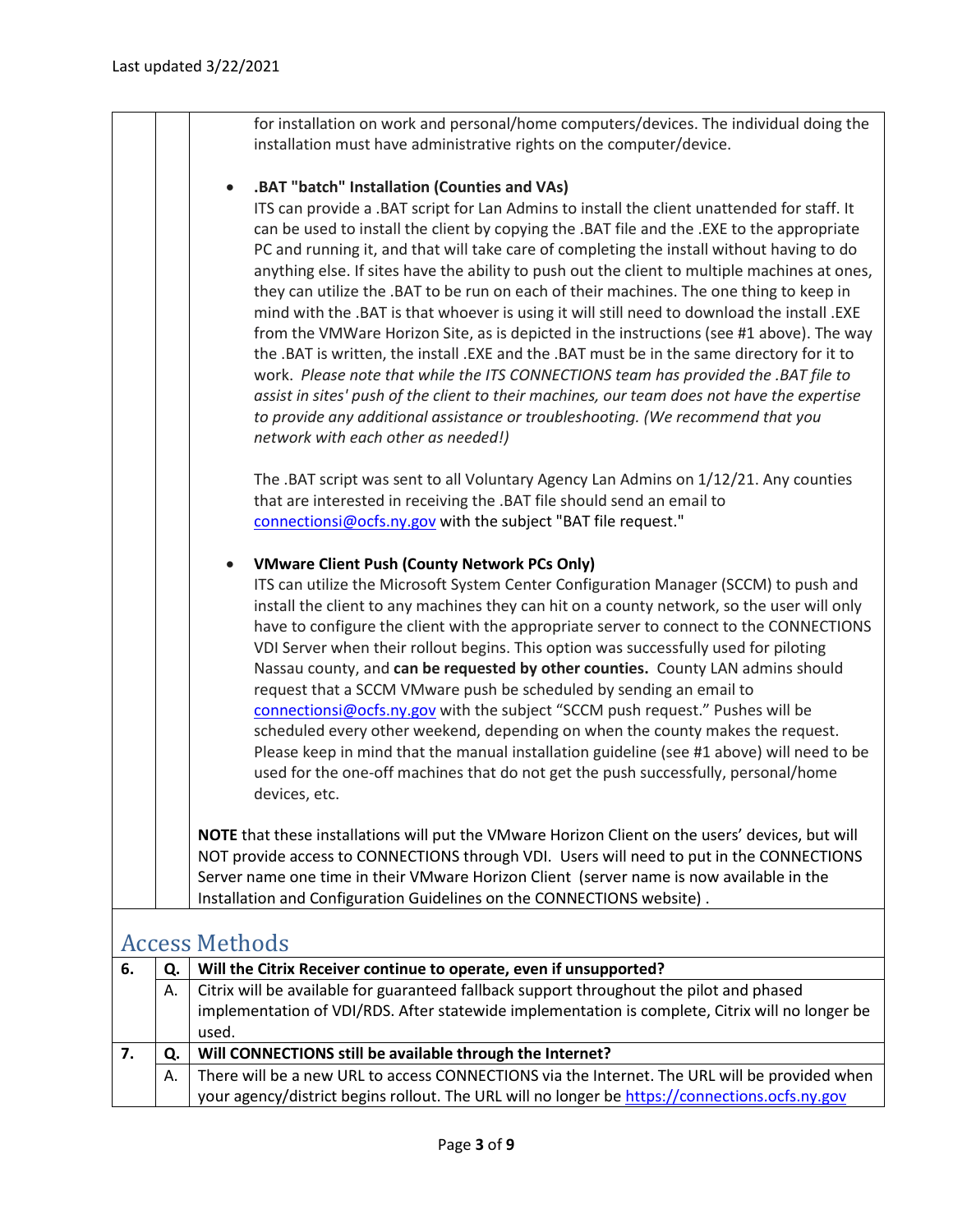| accessible via Citrix. Like Citrix, VMware is a free application that can be downloaded onto iPads |
|----------------------------------------------------------------------------------------------------|
|                                                                                                    |
|                                                                                                    |
| CONNECTIONS can be accessed from both iOS and Android devices by downloading the VMware            |
|                                                                                                    |
|                                                                                                    |
|                                                                                                    |
|                                                                                                    |
|                                                                                                    |
|                                                                                                    |
|                                                                                                    |
| through Citrix today on your current bandwidth, you should be able to access CONNECTIONS via       |
|                                                                                                    |
|                                                                                                    |
|                                                                                                    |
|                                                                                                    |
|                                                                                                    |
|                                                                                                    |
|                                                                                                    |
|                                                                                                    |
|                                                                                                    |
|                                                                                                    |
|                                                                                                    |
|                                                                                                    |
|                                                                                                    |
|                                                                                                    |
|                                                                                                    |
|                                                                                                    |
|                                                                                                    |
|                                                                                                    |
|                                                                                                    |
|                                                                                                    |
|                                                                                                    |
|                                                                                                    |
|                                                                                                    |
|                                                                                                    |
|                                                                                                    |
|                                                                                                    |
| • Alternatively, if toggling between two different sessions proves cumbersome                      |
|                                                                                                    |
|                                                                                                    |
|                                                                                                    |
|                                                                                                    |
|                                                                                                    |
| Guidelines for both URL access and Integrated Printing are now available on                        |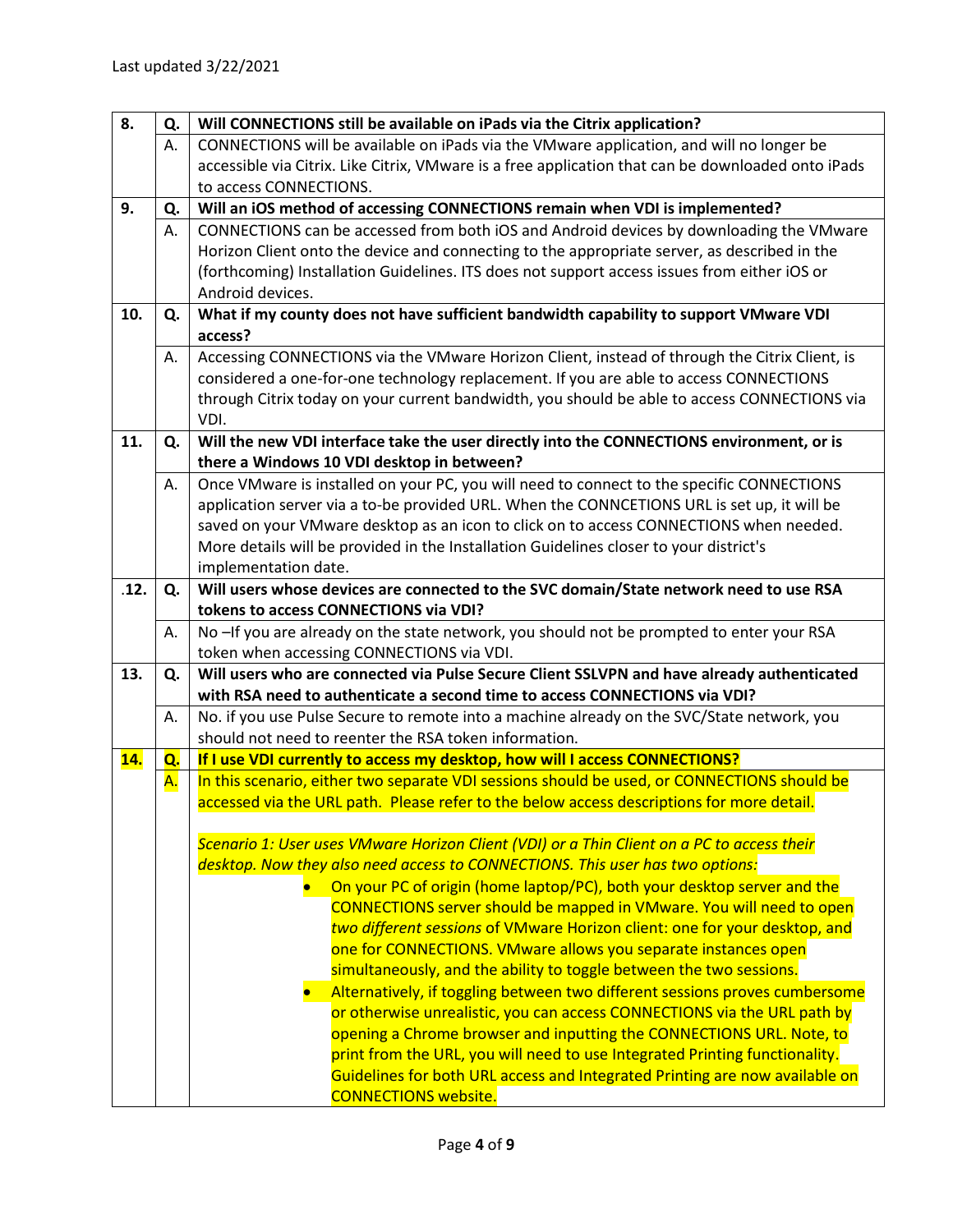<span id="page-4-0"></span>

|     |    | There are known copy/paste issues with the URL path that are actively being                                                                                                              |
|-----|----|------------------------------------------------------------------------------------------------------------------------------------------------------------------------------------------|
|     |    | worked on, with a resolution pending.                                                                                                                                                    |
|     |    |                                                                                                                                                                                          |
|     |    | Scenario 2: Users uses SSLVPN/MRA to access their work PC. Now user would like to access                                                                                                 |
|     |    | <b>CONNECTIONS. This user has several options:</b><br>On your PC of origin (home laptop/PC), open VMware Horizon Client and                                                              |
|     |    | connect to the CONNECTIONS server to begin a VDI session; toggle back and                                                                                                                |
|     |    |                                                                                                                                                                                          |
|     |    | forth between VDI session and SSLVPN/MRA session as necessary.                                                                                                                           |
|     |    | From within your SSLVPN session, open VMware on your work desktop, and                                                                                                                   |
|     |    | connect to the CONNECTIONS server to begin a VDI session. No "toggle"                                                                                                                    |
|     |    | would be necessary - just minimizing VDI session to complete work on your                                                                                                                |
|     |    | desktop.                                                                                                                                                                                 |
|     |    | From within your SSLVPN session, open the Chrome browser and navigate to                                                                                                                 |
|     |    | CONNECTIONS via the URL. Note, to print from the URL, you will need to use                                                                                                               |
|     |    | Integrated Printing functionality. Guidelines for both URL access and                                                                                                                    |
|     |    | Integrated Printing are now available on CONNECTIONS website.                                                                                                                            |
|     |    | There are known copy/paste issues with the URL path that are actively being                                                                                                              |
|     |    | worked on, with a resolution pending.                                                                                                                                                    |
|     |    |                                                                                                                                                                                          |
| 15  | Q. | Our CPS unit maintains an SVC and CONNECTIONS account for a 'fictitious' worker who is only                                                                                              |
|     |    | used for receiving reports from the SCR. DSS staff rotate responsibility for logging in with the                                                                                         |
|     |    | account and monitoring reports. Will there be the ability with VDI for workers to continue<br>being able to log in as another user, or will VDI authenticate to CONNECTIONS based on the |
|     |    | account associated with the RSA token being used?                                                                                                                                        |
|     | А. | The RSA token and the credentials provided to access CONNECTIONS are independent accounts.                                                                                               |
|     |    | You can continue to access CONNECTIONS as another user by entering your own RSA passcode, if                                                                                             |
|     |    | prompted, and then entering the SVC ID/password for your desired CONNECTIONS account.                                                                                                    |
|     |    | Unlike Citrix, VMWare will request a username and password for a CONNECTIONS account each                                                                                                |
|     |    | time it is accessed. Similarly, CONNECTIONS Training accounts will also be accessed this way                                                                                             |
|     |    | through VMware.                                                                                                                                                                          |
| 16  | Q. | Will there be enough VDI sessions for all CONNECTIONS users to access this way?<br>OCFS and ITS worked together as part of initial requirements gathering for this project to provide    |
|     | A. | the VDI team with a comprehensive list of active and current CONNECTIONS users. Before the                                                                                               |
|     |    | new CONNECTIONS RDS was even made available for pilot, this requirement was met - there                                                                                                  |
|     |    | should be no issues at all with concurrent users.                                                                                                                                        |
|     |    |                                                                                                                                                                                          |
|     |    | Multi Factor Authentication (MFA) and RSA Tokens                                                                                                                                         |
| 17. | Q. | What type of Multi Factor Authentication (MFA) can be used to access CONNECTIONS?                                                                                                        |
|     | А. | NYS requires the use of RSA SecurID as its Multi Factor Authentication (MFA) technology. A soft                                                                                          |
|     |    | or hard RSA token may be used.                                                                                                                                                           |
| 18. | Q. | In September, the VDI Team told us that RSA tokens would not be required. The newest                                                                                                     |
|     |    | communication indicates that an RSA token will be required. Please clarify.                                                                                                              |
|     | А. | An earlier iteration of the VDI project planned to move off of Citrix with no RSA tokens needed as                                                                                       |
|     |    | a phase 1. Multi Factor Authentication (MFA) was to be implemented separately, as a phase 2.                                                                                             |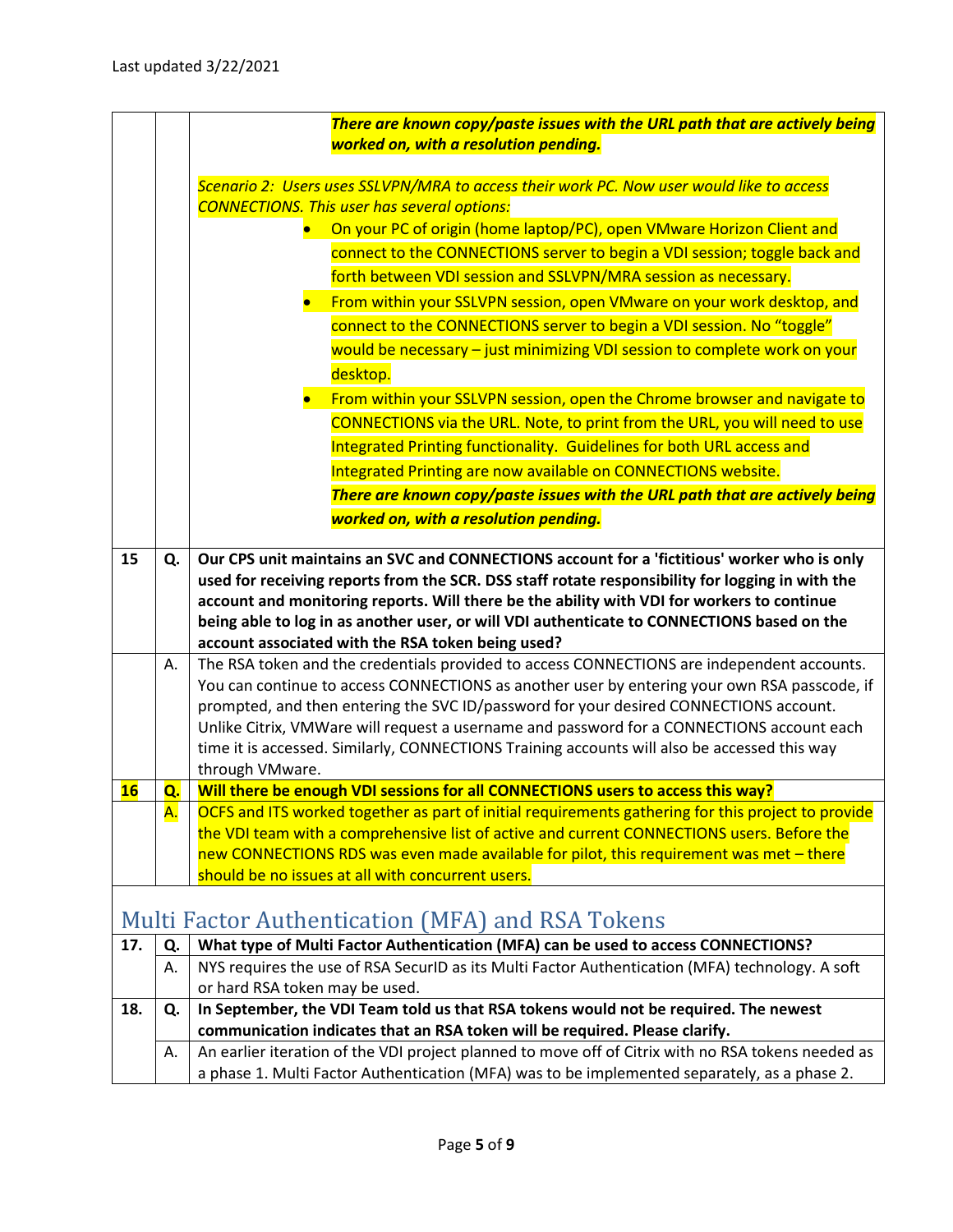|     |          | However, the decision was made in mid-November that, due to security concerns, MFA will be                                                                                                    |
|-----|----------|-----------------------------------------------------------------------------------------------------------------------------------------------------------------------------------------------|
|     |          | incorporated with VDI Implementation in a single phase - which is what is now underway.                                                                                                       |
| 19. | Q.       | Are there any guidelines or instructions that walk me through the process of requesting an RSA                                                                                                |
|     |          | token?                                                                                                                                                                                        |
|     | А.       | Yes - There is a comprehensive RSA Token Request guideline, as well as an MFA FAQ document,                                                                                                   |
|     |          | both of which are posted on the "CONNECTIONS Move to VMware and MFA" section of the                                                                                                           |
|     |          | CONNECTIONS website at https://ocfs.ny.gov/connect/imp/ (internet)                                                                                                                            |
|     |          | or http://ocfs.state.nyenet/connect/imp/ (intranet).                                                                                                                                          |
|     |          |                                                                                                                                                                                               |
|     |          | The RSA Token Request guideline has been updated as of 1/13/21 to reflect frequently asked                                                                                                    |
|     |          | questions pertinent to this project, i.e., "Do I need a DFA email to request a token?" (Pages 5-6),                                                                                           |
|     |          | "What are my shipping options for a hard token while working remotely" (Page 8), etc.                                                                                                         |
| 20. | Q.       | My county already uses RSA tokens to access other state applications (i.e., email, VDI, MRA,                                                                                                  |
|     |          | state agency databases). Will we need to request an additional token to be used exclusively for                                                                                               |
|     |          | accessing CONNECTIONS via VDI?                                                                                                                                                                |
|     | Α.       | A: No - If you already have an RSA token to access state applications, you can use the same RSA                                                                                               |
|     |          | token to access CONNECTIONS via VMware.                                                                                                                                                       |
|     |          |                                                                                                                                                                                               |
|     |          | Note: We were recently made aware that some other state agency tokens may not be working to                                                                                                   |
| 21. |          | access CONNECTIONS in all cases. An update will be provided after this is further investigated.<br>If I need to request many tokens for my district, is there a way to submit a bulk request? |
|     | Q.<br>А. | At this time, all token requests need to be made individually through the My Token website.                                                                                                   |
|     |          | Different distribution strategies were discussed internally, but because so many employees                                                                                                    |
|     |          | continue to work from home and assumedly would need hard tokens delivered to their own                                                                                                        |
|     |          | address, it was decided that users should continue to use the individual request method outlined                                                                                              |
|     |          | in the RSA guideline documents.                                                                                                                                                               |
| 22. | Q.       | If a token is required, will there be an option available for RSA authentication that will not                                                                                                |
|     |          | require a State Office 365 mailbox be created for each user?                                                                                                                                  |
|     | Α.       | A state email is not required; only a State User ID is required to request an RSA token.                                                                                                      |
|     |          |                                                                                                                                                                                               |
|     |          | When a user without a state email address requests a token via https://mytoken.ny.gov, the                                                                                                    |
|     |          | following steps should be followed.                                                                                                                                                           |
|     |          |                                                                                                                                                                                               |
|     |          | Enter your email. If you do not have a state-issued email address, this field will need to be                                                                                                 |
|     |          | completed with one of the six choices below. If one does not work, please try each choice until                                                                                               |
|     |          | one does. If none work, stop here and email hs.crm@its.ny.gov for further assistance.                                                                                                         |
|     |          |                                                                                                                                                                                               |
|     |          | userid@ext.ny.gov                                                                                                                                                                             |
|     |          | userid@dfa.state.ny.us                                                                                                                                                                        |
|     |          | Firstname.lastname@dfa.state.ny.us                                                                                                                                                            |
|     |          | userid@hsen.ny.gov                                                                                                                                                                            |
|     |          | Firstname.Lastname@hsen.ny.gov<br>٠                                                                                                                                                           |
|     |          | Firstname.Lastname@ext.ny.gov                                                                                                                                                                 |
|     |          |                                                                                                                                                                                               |
| 23. | Q.       | How do I request a token if I do not have access to my state/DFA email?                                                                                                                       |
|     | А.       | If you do not have access to your state-issued/DFA email, the following steps should be taken,                                                                                                |
|     |          | depending on whether you are requesting a soft or hard token.                                                                                                                                 |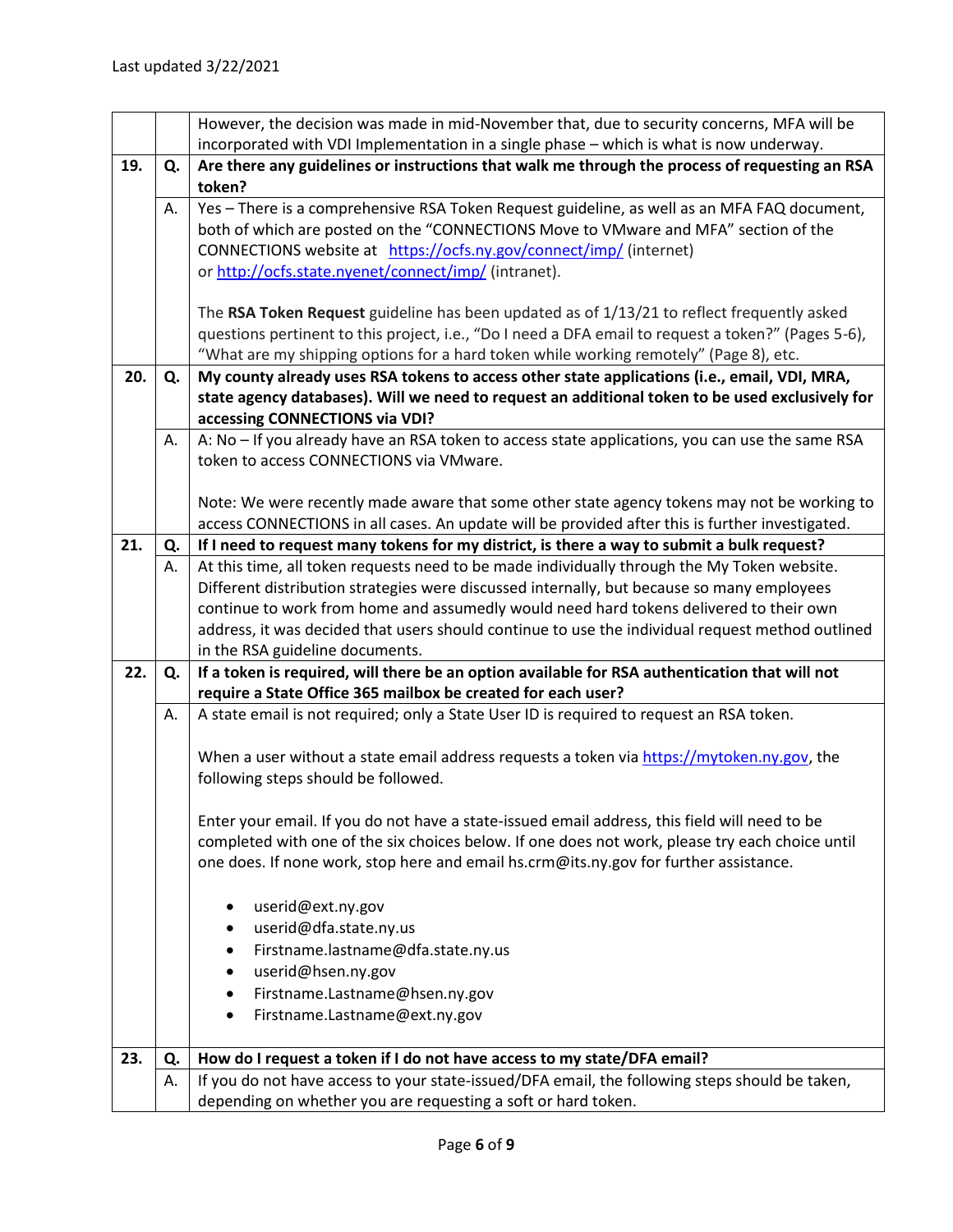|     |    | For soft tokens, if you do not have access to the email on file, after requesting your<br>token, you can log back onto the mytoken.ny.gov self-service console and activate your<br>soft token via the website. Note - you should still take care to update your AD email to<br>an accessible account, via the steps below, but this does not bar you from activating a<br>soft token.<br>For hard tokens, if, upon reviewing your profile in the mytoken.ny.gov self-service<br>$\bullet$<br>console, you can confirm you do not have access to the email address on file, you should<br>contact your LAN Admin prior to requesting a hard token and ask that they update your<br>email address on your account. Your email should be updated to an accessible account<br>before you request a hard token, as the confirmation email will be needed to activate<br>your hard token once you receive it. |
|-----|----|----------------------------------------------------------------------------------------------------------------------------------------------------------------------------------------------------------------------------------------------------------------------------------------------------------------------------------------------------------------------------------------------------------------------------------------------------------------------------------------------------------------------------------------------------------------------------------------------------------------------------------------------------------------------------------------------------------------------------------------------------------------------------------------------------------------------------------------------------------------------------------------------------------|
|     |    | The RSA Token Request Guidelines have now been updated to reflect the above.                                                                                                                                                                                                                                                                                                                                                                                                                                                                                                                                                                                                                                                                                                                                                                                                                             |
| 24. | Q. | With many staff currently working from home due to the pandemic, will hard tokens be mailed                                                                                                                                                                                                                                                                                                                                                                                                                                                                                                                                                                                                                                                                                                                                                                                                              |
|     |    | to a person's office site or can the hard token be sent to an alternate address?                                                                                                                                                                                                                                                                                                                                                                                                                                                                                                                                                                                                                                                                                                                                                                                                                         |
|     | А. | When you request an RSA hard token, a physical mailing address is required. Often, this will                                                                                                                                                                                                                                                                                                                                                                                                                                                                                                                                                                                                                                                                                                                                                                                                             |
|     |    | default to your agency or district address, but it can be modified to your home address if that is                                                                                                                                                                                                                                                                                                                                                                                                                                                                                                                                                                                                                                                                                                                                                                                                       |
|     |    | your preferred mailing address. The RSA Request User Guides are being updated to emphasize                                                                                                                                                                                                                                                                                                                                                                                                                                                                                                                                                                                                                                                                                                                                                                                                               |
|     |    | this function.                                                                                                                                                                                                                                                                                                                                                                                                                                                                                                                                                                                                                                                                                                                                                                                                                                                                                           |
| 25. | Q. | If all of my district's/agency's staff already has RSA tokens, what other steps need to be taken?                                                                                                                                                                                                                                                                                                                                                                                                                                                                                                                                                                                                                                                                                                                                                                                                        |
|     | А. | If you have verified that all of your agency's staff already have working RSA tokens, then you will                                                                                                                                                                                                                                                                                                                                                                                                                                                                                                                                                                                                                                                                                                                                                                                                      |
|     |    | only need to install VMware on staff PCs and connect to the CONNECTIONS server, closer to your                                                                                                                                                                                                                                                                                                                                                                                                                                                                                                                                                                                                                                                                                                                                                                                                           |
|     |    | identified rollout date. VMware Installation and Configuration instructions will be provided.                                                                                                                                                                                                                                                                                                                                                                                                                                                                                                                                                                                                                                                                                                                                                                                                            |
| 26. | Q. | I have tokens for staff who have left my agency. What do I do with them? What about tokens                                                                                                                                                                                                                                                                                                                                                                                                                                                                                                                                                                                                                                                                                                                                                                                                               |
|     |    | that have expired?                                                                                                                                                                                                                                                                                                                                                                                                                                                                                                                                                                                                                                                                                                                                                                                                                                                                                       |
|     | А. | Tokens that have expired or are no longer needed should be returned, as follows:                                                                                                                                                                                                                                                                                                                                                                                                                                                                                                                                                                                                                                                                                                                                                                                                                         |
|     |    |                                                                                                                                                                                                                                                                                                                                                                                                                                                                                                                                                                                                                                                                                                                                                                                                                                                                                                          |
|     |    | RSA Hard Tokens which have expired or are no longer needed:<br>$\bullet$                                                                                                                                                                                                                                                                                                                                                                                                                                                                                                                                                                                                                                                                                                                                                                                                                                 |
|     |    | Any agency or individual using interagency mail should send any returning tokens                                                                                                                                                                                                                                                                                                                                                                                                                                                                                                                                                                                                                                                                                                                                                                                                                         |
|     |    | $\circ$<br>to: Dawn DeZago, 1 Empire State Plaza, Albany NY 12208                                                                                                                                                                                                                                                                                                                                                                                                                                                                                                                                                                                                                                                                                                                                                                                                                                        |
|     |    | Any agency or individual not using interagency mail should send any returning                                                                                                                                                                                                                                                                                                                                                                                                                                                                                                                                                                                                                                                                                                                                                                                                                            |
|     |    | $\circ$<br>tokens to: Dawn DeZago, P.O. Box 2062, Albany NY 12220                                                                                                                                                                                                                                                                                                                                                                                                                                                                                                                                                                                                                                                                                                                                                                                                                                        |
|     |    |                                                                                                                                                                                                                                                                                                                                                                                                                                                                                                                                                                                                                                                                                                                                                                                                                                                                                                          |
|     |    | RSA Soft Tokens which have expired or are no longer needed:<br>An email should be sent to mailto:RSA@its.ny.gov letting the RSA Admins know so they can un-                                                                                                                                                                                                                                                                                                                                                                                                                                                                                                                                                                                                                                                                                                                                              |
|     |    | assign the software token in the admin console.                                                                                                                                                                                                                                                                                                                                                                                                                                                                                                                                                                                                                                                                                                                                                                                                                                                          |
|     |    |                                                                                                                                                                                                                                                                                                                                                                                                                                                                                                                                                                                                                                                                                                                                                                                                                                                                                                          |
|     |    | Note that tokens assigned to staff no longer with an agency cannot be repurposed for new staff -                                                                                                                                                                                                                                                                                                                                                                                                                                                                                                                                                                                                                                                                                                                                                                                                         |
|     |    | they must be returned, and a new token issued, per the above.                                                                                                                                                                                                                                                                                                                                                                                                                                                                                                                                                                                                                                                                                                                                                                                                                                            |
|     | Q. | Are there emergency hard tokens available if I don't receive my token in time? Can I order                                                                                                                                                                                                                                                                                                                                                                                                                                                                                                                                                                                                                                                                                                                                                                                                               |
| 27. |    | extra tokens to serve as emergency or surplus tokens for my district or agency?                                                                                                                                                                                                                                                                                                                                                                                                                                                                                                                                                                                                                                                                                                                                                                                                                          |
|     |    | There are no emergency hard tokens for this scenario. An emergency/temporary soft token can                                                                                                                                                                                                                                                                                                                                                                                                                                                                                                                                                                                                                                                                                                                                                                                                              |
|     |    | be generated when a hard token is temporarily misplaced (or a soft token is unavailable) by                                                                                                                                                                                                                                                                                                                                                                                                                                                                                                                                                                                                                                                                                                                                                                                                              |
|     |    | logging into your My Token account and clicking the "Troubleshoot" hyperlink. Following the                                                                                                                                                                                                                                                                                                                                                                                                                                                                                                                                                                                                                                                                                                                                                                                                              |
|     |    |                                                                                                                                                                                                                                                                                                                                                                                                                                                                                                                                                                                                                                                                                                                                                                                                                                                                                                          |
|     |    | steps here will provide a temporary passcode via the My Token website, called an Emergency                                                                                                                                                                                                                                                                                                                                                                                                                                                                                                                                                                                                                                                                                                                                                                                                               |
|     |    | Access Tokencode, which is valid for 48 hours.                                                                                                                                                                                                                                                                                                                                                                                                                                                                                                                                                                                                                                                                                                                                                                                                                                                           |
|     |    |                                                                                                                                                                                                                                                                                                                                                                                                                                                                                                                                                                                                                                                                                                                                                                                                                                                                                                          |

 $\overline{\phantom{a}}$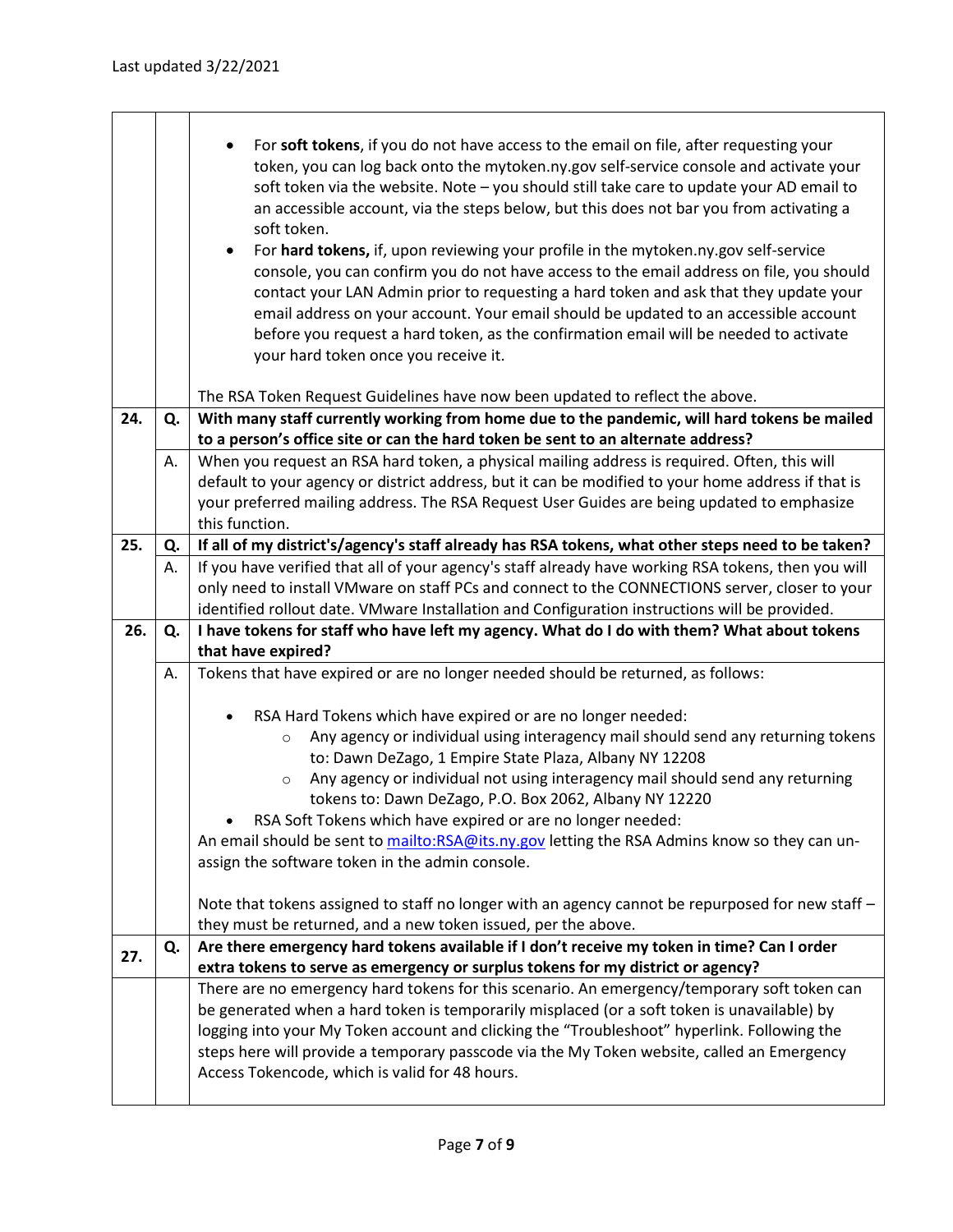<span id="page-7-1"></span><span id="page-7-0"></span>

|     |    | Surplus tokens cannot be ordered, as each individual token must correspond to an agency or                                            |
|-----|----|---------------------------------------------------------------------------------------------------------------------------------------|
|     |    | district user at initial set-up.                                                                                                      |
| 28. | Q. | Can a soft token be downloaded to a PC or laptop?                                                                                     |
|     | А. | Currently, soft tokens can only be downloaded to a mobile device, such as a phone or tablet.                                          |
|     |    | Searching "RSA Token" in the app store, regardless of operating system, should return the                                             |
|     |    | correct app to download.                                                                                                              |
|     |    | <b>Working within the CONNECTIONS VDI Environment</b>                                                                                 |
| 29. | Q. | Will my printers be mapped and available when accessing CONNECTIONS in VDI?                                                           |
|     | А. | Yes - All of your printers should be available to you when accessing CONNECTIONS in VDI. The                                          |
|     |    | only time this will not work is if you're remoting into a computer at your work location via SSL                                      |
|     |    | VPN while working from home -- in this scenario only, printers will not be mapped.                                                    |
| 30. | Q. | I've installed Vmware on my PC, but when I access CONNECTIONS, my printers are not                                                    |
|     |    | mapped. How do I fix this?                                                                                                            |
|     |    | If, upon first accessing CONNECTIONS from VMware, you realize your printers are not mapped,                                           |
|     |    | you should first verify that you've downloaded the appropriate version of VMware. For                                                 |
|     |    | CONNECTIONS use, Version 5.5.1 or lower is required - critical functionality, like printing, will not                                 |
|     |    | work with later versions.                                                                                                             |
|     |    |                                                                                                                                       |
|     |    | You should also verify your access method. If you are accessing CONNECTIONS through the                                               |
|     |    | Vmware Horizon Client installed on your PC, mapped printers should pass through seamlessly.                                           |
|     |    | But if you are accessing CONNECTIONS directly through the URL on a browser, you will need to                                          |
|     |    | use Integrated Printing functionality. A new guideline, on the CONNECTIONS website, walks users                                       |
|     |    | through the steps for printing from the URL.                                                                                          |
|     |    | Remember, a ticket can be opened with the NYS Service Desk for any printing issues that cannot                                        |
|     |    | be resolved internally.                                                                                                               |
| 31. | Q. | How will staff take their notes that they may type in Microsoft Word from their Local Desktop                                         |
|     |    | to CONNECTIONS in VDI? What about copying and pasting content out of CONNECTIONS?                                                     |
|     | А. | Just as in Citrix, text typed in Microsoft Word can be copied and pasted into CONNECTIONS via                                         |
|     |    | the VMware desktop. VMware also supports the ability to copy text out of CONNECTIONS as well                                          |
|     |    | - copy/paste should remain bidirectional, as it is currently.                                                                         |
| 32  | Q. | In Citrix, improperly logging off of CONNECTIONS would sometimes cause issues for users. Is                                           |
|     |    | there a special way to sign out of the CONNECTIONS VDI session? Will Ctrl F1 still work?                                              |
|     | А. | Ctrl F1 does not work within the VMware session, but there are several other sign off options                                         |
|     |    | that will be distributed when your agency/district begins rollout. Any sign off option can be used                                    |
|     |    | except clicking the red X in the upper righthand corner of the session window -this is an<br>improper sign off and should be avoided. |
|     |    |                                                                                                                                       |
|     |    | A guideline to assist users with proper log off is now available on the CONNECTIONS websites.                                         |
|     |    |                                                                                                                                       |
|     |    | <b>Training and Support</b>                                                                                                           |
| 33. | Q. | Is there any training available on how to install VMware, connect to the CONNECTIONS server,                                          |
|     |    | and use my RSA token to access CONNECTIONS?                                                                                           |
|     | А. | Small recorded WebEx training on specific tasks related to accessing CONNECTIONS through VDI                                          |
|     |    | are being planned, with the intent to make available once implementation begins, depending on                                         |
|     |    | the nature and frequency of issues reported.                                                                                          |